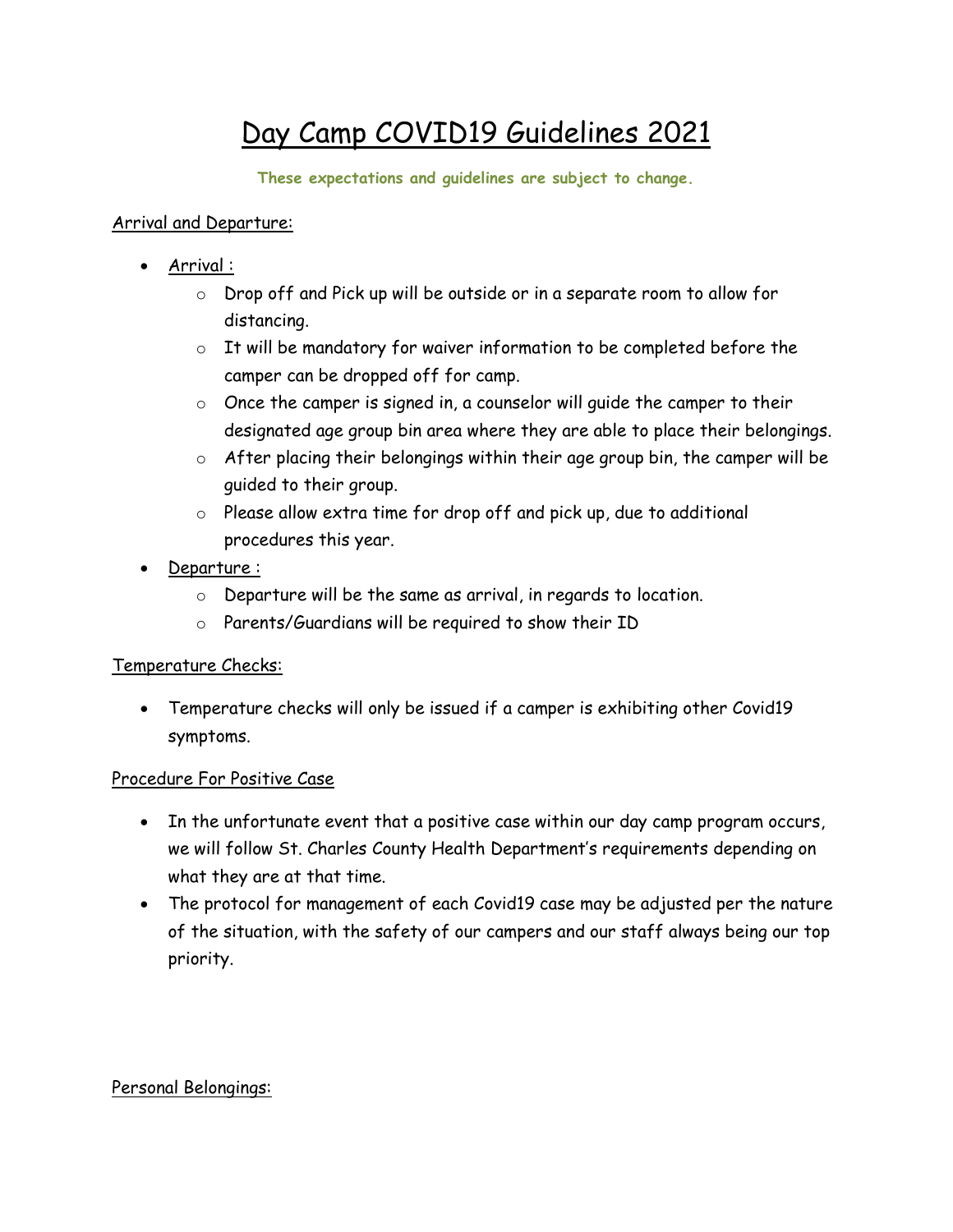- All campers' belongings will remain within their designated age group bin throughout the entire day/week.
- Only the campers within that age group's personal belongings will be located within the age group bins.
- These bins will be cleaned and sanitized on a weekly basis.

#### Age Groups:

- All age groups will be split into groups of around 15 campers.
- Each of these groups will go to different locations and follow a different schedule, in order to assist with social distancing.

#### Lunch:

- Campers will remain within their small groups for lunch.
- Campers are prohibited from sharing food.

#### Snack:

- One snack a day will still be provided by day camp.
- The snack will be prepared first thing in the morning by a lead staff member. The lead staff member will wear a mask and gloves during the entire duration of making the snack.
- Each snack will be individually packaged once it is completed, until it is time for the camper to receive their snack.
- Campers will be required to wash their hands or use hand sanitizer before entering the kitchen, and eating their snack.

### Hand Washing Throughout Day:

- Campers will be required to wash their hands when leaving any station from inside, before going to the next station.
- Campers will also be required to use hand sanitizer while changing from station to station outside.

#### Daily Cleaning: